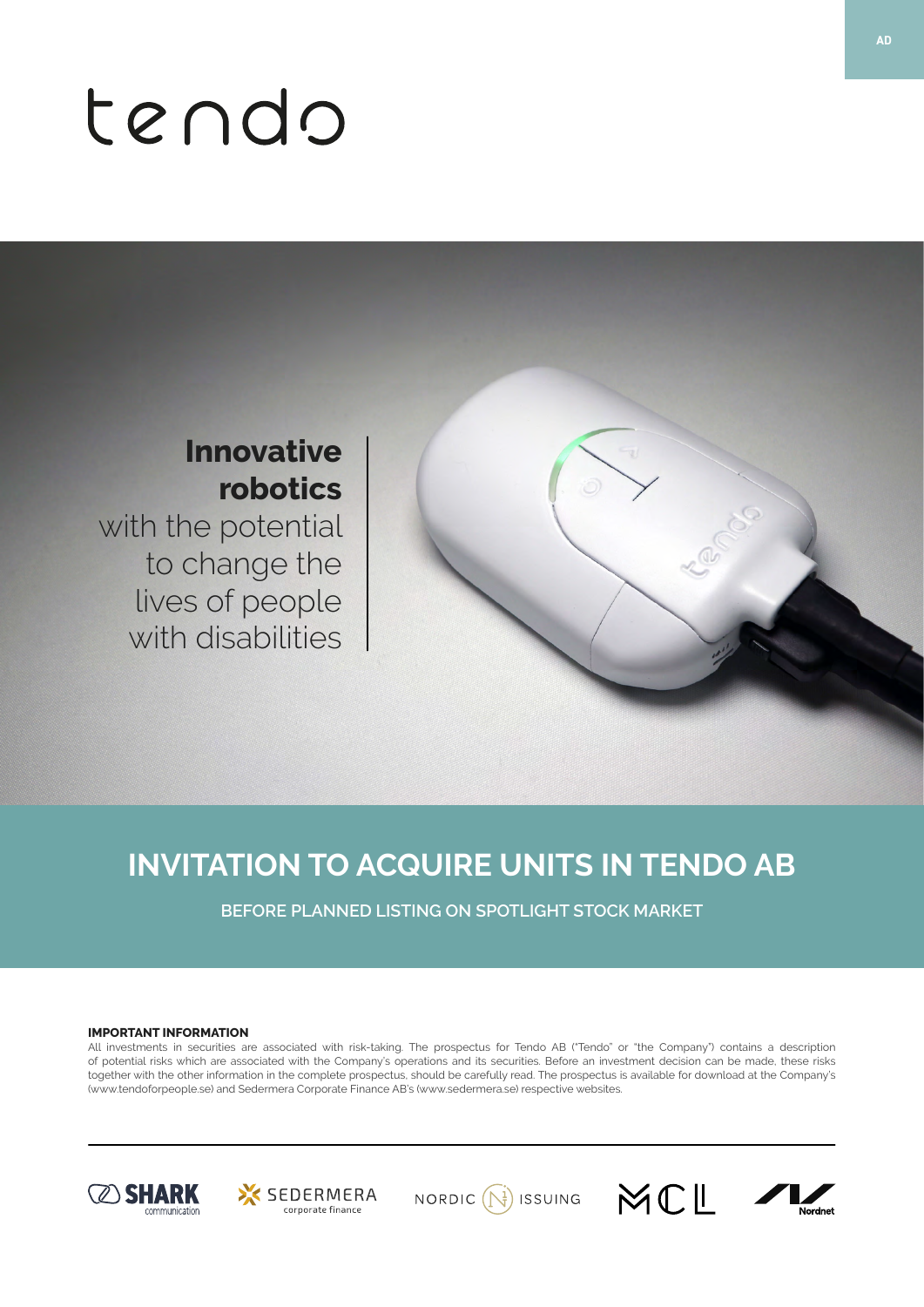# Tendo develops **medical robotic aids**, initially for people with disabilities in the hands.

**Tendo OneGrip**, which is the Company's first product, is a glove with a so-called integrated exoskeleton (a support structure on the outside of the body) which assists people with limited hand function as a result of a spinal cord injury ("SCI"). The product is minimalistic in the design and controlled completely intuitively by the body's own actual movements, while at the same time being able to assist a movement to which the body itself cannot respond to. Thus, Tendo OneGrip helps the user to grasp, hold and let go of various objects.

People who have disabilities in the hands as a result of a spinal cord injury, are today offered a personal assistant to cope with everyday activities. In some cases, complicated surgical procedures with a long rehabilitation period are also offered, and for some, these only lead to minor improvement. Currently there is no equivalent robotic aid, like Tendo OneGrip, which solves the complex needs that an SCI patient has. Therefore, the Board of Tendo considers that there is a need for an aid adapted to the patient group, which can increase independence and at the same time contribute to a significantly improved quality of life.

According to the board, the Company's future target group, individuals with limited hand function due to e.g. age, stroke, MS and RA, also has a need for a product like Tendo OneGrip. This is based on the fact that today's alternatives are usually large and bulky with lack of design and appearance. Tendo OneGrip solves this by being minimalistic in the design, comfortable to wear all day, feeling like a natural part of the body, and at the same time being hygienic.

# **With the sight set on market launch in 2023**

Tendo OneGrip is currently in the final stages of the development process to be ready for launch in the near future. In 2022, the product will go through an optimization and evidence phase, two important steps to reach market launch. The Company's goal is to market launch Tendo OneGrip in the beginning of 2023. Tendo initially plans to sell the product in countries with established national insurance systems, suitable for Tendo's business model. Denmark, where the Company has established collaborations with, in particular, medical experts within the field is assessed to be the initial market together with Sweden and Norway. In the long term, sales will also take place in the United States, Japan and the rest of Europe, with start 2024.

The Company is now carrying out a capitalization prior to listing on Spotlight Stock Market, which can initially supply the Company with approx. SEK 18.75 million (before deductions for issue costs and compensation to bridge lenders), with the main purpose of financing the planned market launch of Tendo OneGrip during 2023. In addition to shares, the issue of units also includes warrants of series TO 1, which at full exercise to the highest exercise price during Q2 2023, will add a further maximum of approx. SEK 11.25 million before issue costs.

"Tendo operates with the mission to give back independence to people living with a disability, while contributing to solving the global health challenges."

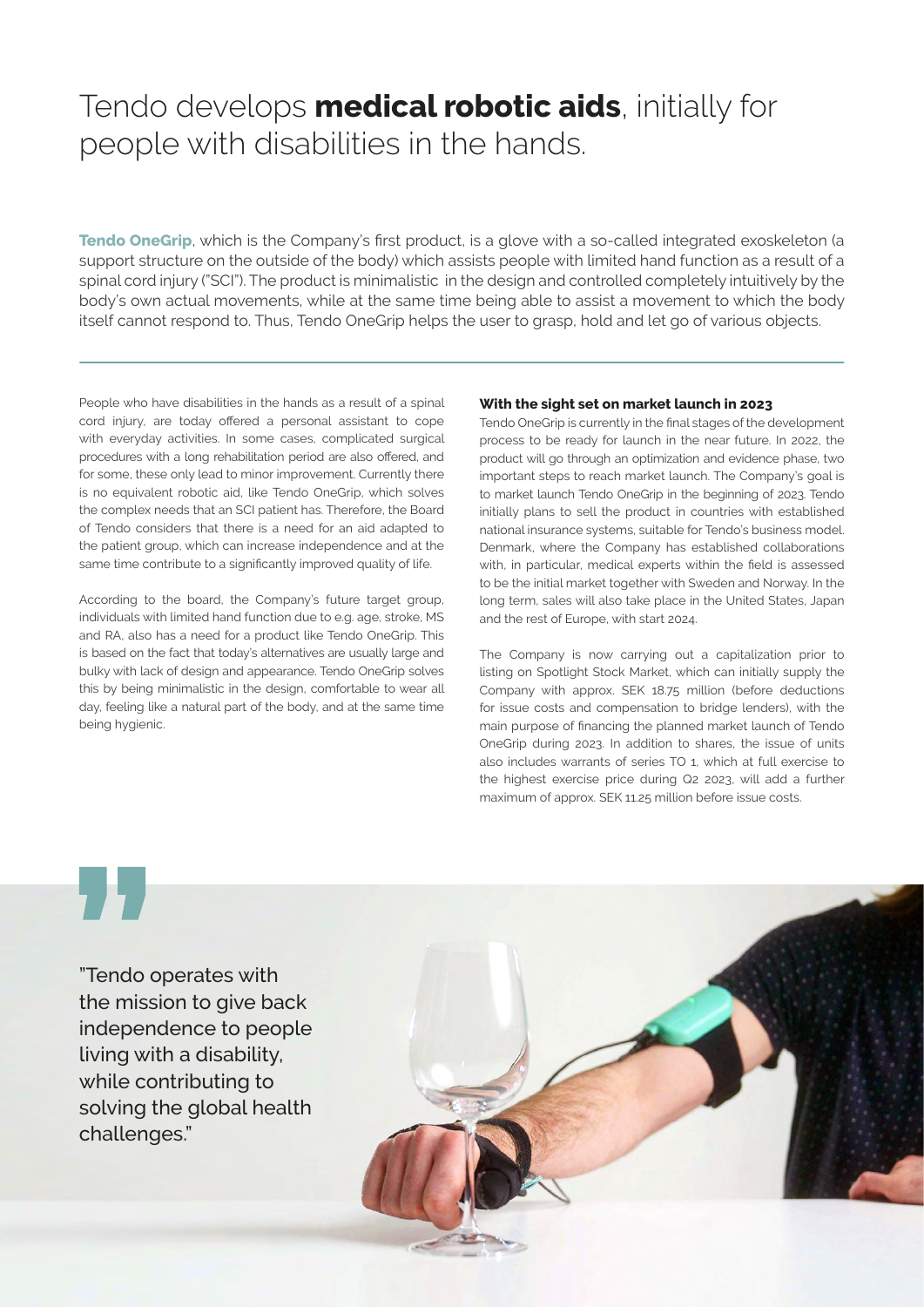# **INVESTMENT HIGHLIGHTS**

# **Unique technology with the potential to change the lives of people with disabilities**

# **The product is developed and validated by potential users**

that Tendo has performed together with potential users.

# **Awards and collaborations with distinguished parties**

Tendo has since the start in 2016 received several awards, participated in several conferences, and been supported by the world's largest robotics clusters, and has previously been part of Odense Robotics StartUp Hub whereby Tendo was advice and networks. In addition, Tendo was, in the end of applicants from 23 different countries. The same year, Tendo was also selected, among over 700 applicants from all technology at ISPO's (International Society for Prosthetics and Orthotics) World Congress in Japan.

# **Large market potential with over 50 million potential users**

WHO estimates that the global annual incidence is 40 is highly individual and therefore, Tendo OneGrip must be specially adapted to each individual in the target group. The Company's technology is internationally scalable, and in the of target groups that do not require special adaptation, e.g. trend also points clearly towards more robot technology in technology will play an important part of relieving an already



**Tendo OneGrip will be launched on the Scandinavian market during the beginning of 2023. The Company is also preparing for global expansion and will during 2024 start sales in i.a. the United States.**

# **Great interest from the industry**

Healthcare staff at clinics in Denmark, Sweden and Norway, has shown interest in Tendo's product and validated it at executed workshops. Several of these clinics have also showed interest in continued cooperation, which i.a. has been confirmed with a so-called letter of intent with Rigshospitalet's specialist clinic for spinal cord injuries in Hornbæk, Denmark. In addition, global players in the orthotic and prosthetic industry have showed an interest in including Tendo OneGrip in their product portfolios.

### **Strong protection against competitors**

The Company has two patent families that are deemed to protect Tendo's product against potential competitors, as well as for future market expansion. Tendo's first patent family protects the Company's versatile and energy efficient mechanical solution, which enables a light and flexible product. The Company's other patent family protects the intuitive control of Tendo's product.

# **Opportunity for diversified sources of income**

The Company's business model entails two different revenue streams – direct and indirect sales. Direct sales are handled by Tendo and refers to nearby markets. Indirect sales take place through partner agreements and is expected to be relevant in larger countries, such as the United States.

The possibilities with the Company's technology and mechanical patent extend beyond the Tendo OneGrip, and can be applied on more body parts, e.g. knee, foot and shoulder. Therefore, in the future, Tendo intends to expand its product portfolio with more wearable technical innovations for more body parts, expected to further broaden Tendo's market.

### **Experienced management and Board**

The management and Board of Tendo have solid experience in i.a. design, product development, robotics, electronics, orthopedic technology and business development. Their knowledge and expertise are beneficial for the Company's future development.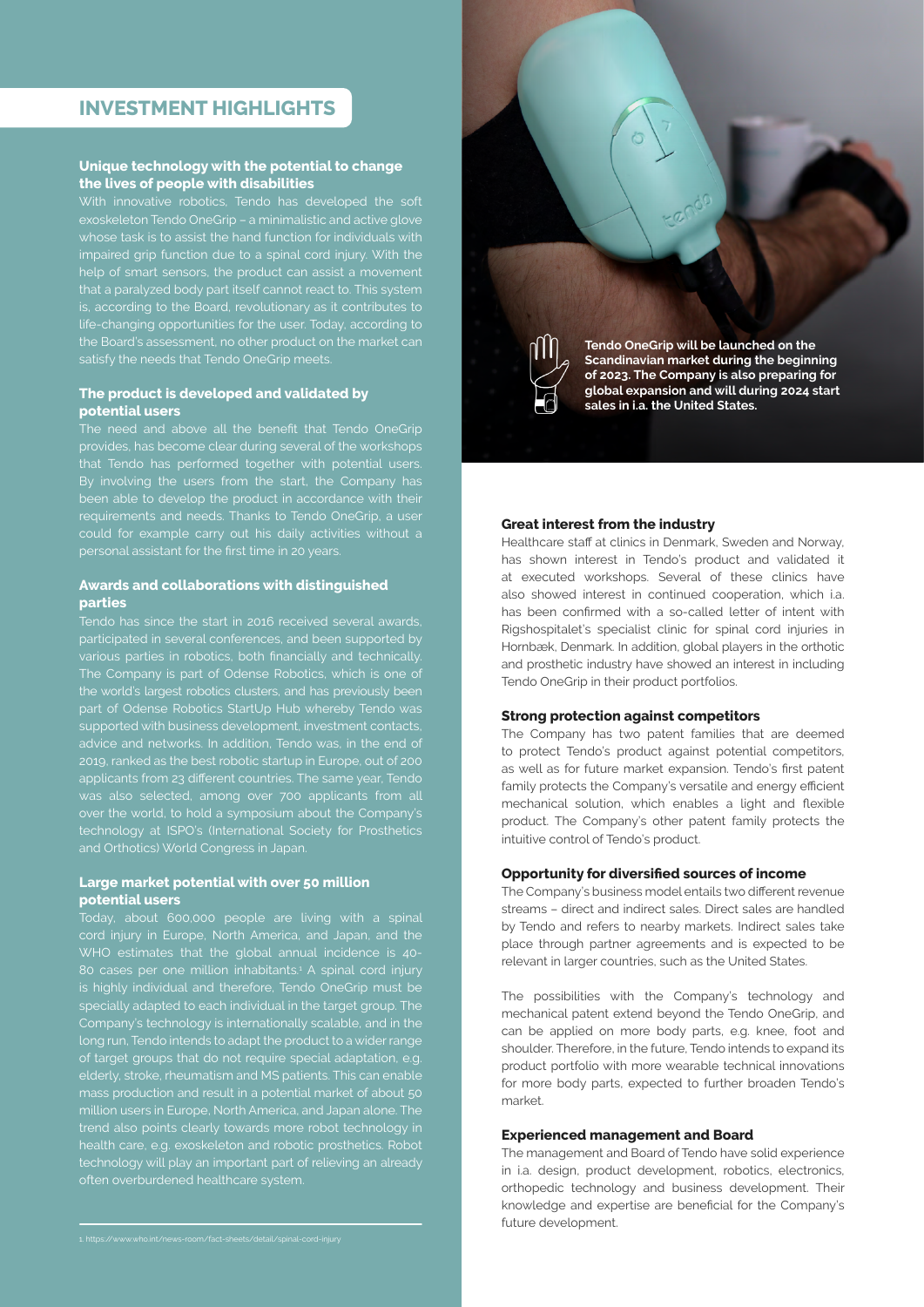# **OBJECTIVES**

Tendo was founded in 2016 and has, despite its short company history, achieved several important milestones. The Company has i.a. established a global network, which Tendo considers to be beneficial in the market launch of Tendo OneGrip. Below is a selection of the Company's operational and financial objectives for the upcoming years.

# **2022 2023**

- **Q2** Listing on Spotlight Stock Market. Recruitment of project manager and mechanical engineer. **Q3** • Provide quality management systems that follows ISO 13485.\* **Q1** • Market launch of Tendo OneGrip in Scandinavia. **Q2** • Exercise of warrants, which can provide the Company a maximum of approx. SEK 11.25 million. • Begin clinical study. • Further development of existing product. **Q3** • Begin global expansion\*\*, i.a. enter agreements with potential partners. **H1 H2 H1 H2**
- **Q4** Complete literature study.
	- Complete usability study.

\* Ensures that Tendo as an organization works in a correct way to manufacture medical devices, and includes, for example, document management, process description, supplier management and product development routines for all stages of development, production, and follow-up after sales.<br>\*\* Refers to initial work to enable sales in e.g. the United States, which is expected to begin in 2024.

# **FINANCIAL OBJECTIVES**

2026.2 Tendo aims to reach a market share of approx. 1 percent,

The Company expects to reach a positive cash flow in 2024, one year after market introduction, and generate organic sales growth about 80–110 percent per year the next three financial shares. Growth is then expected to be high for the foreseeable future. Furthermore, the Company's objective is to increase the short-term EBITDA margin of approx. 20–35 percent to about

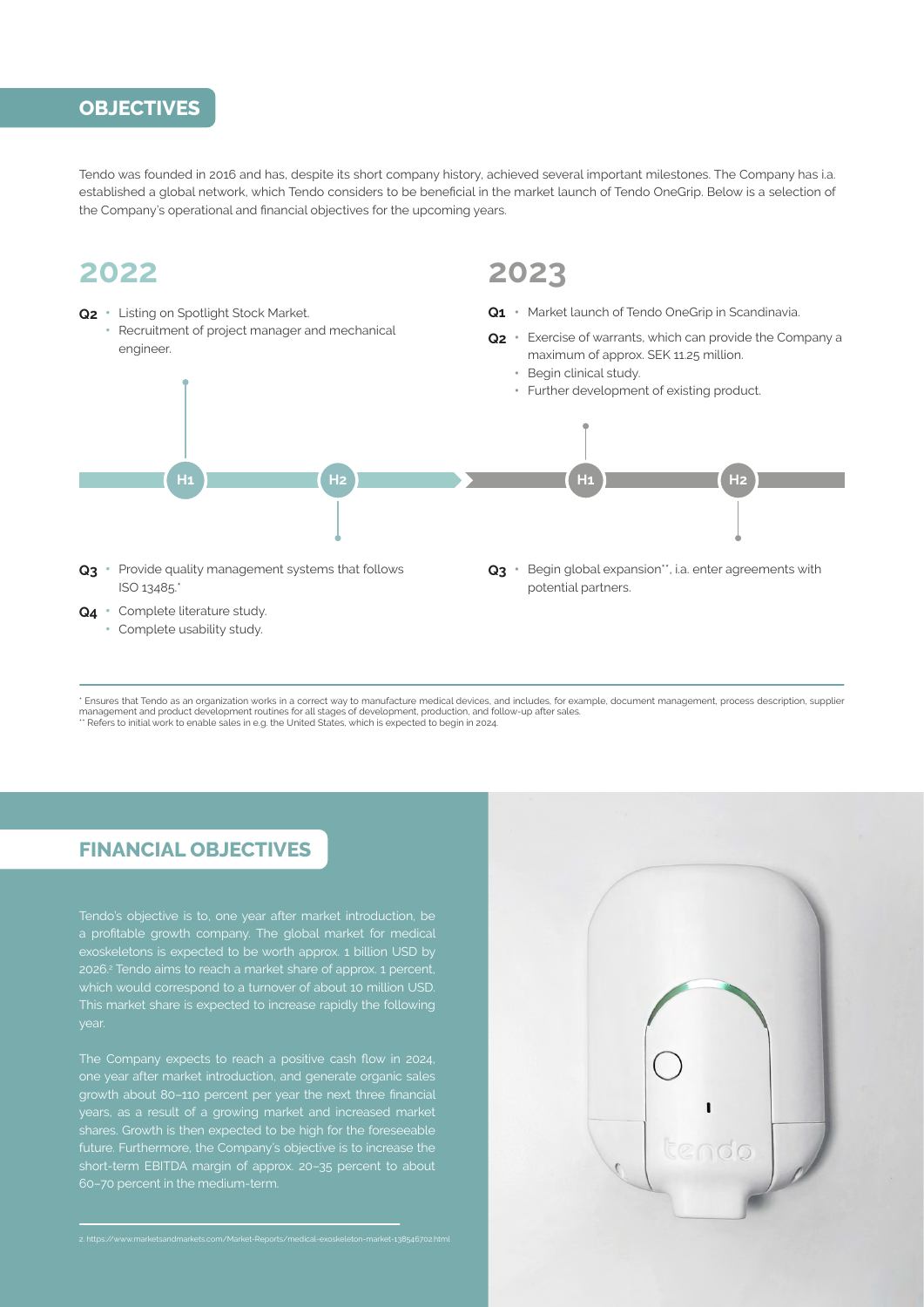# **CEO SOFIE WOGE HAS THE WORD**

**"With the help of innovative robot technology, we have** 

**created a technology that can assist the hand function for** 

**individuals with an impaired grip due to a spinal cord injury."**

Most of us take our hand function for granted, even though the hands are essential for doing the most basic everyday activities, such as brushing your teeth, drinking a glass of water and eating a meal. Unfortunately, this is not the case for everyone. In fact, around 50 million people in Europe, North America and Japan alone, live with limited hand function. Out of these, approx. 600,000 have been disabled as a result of a spinal cord injury, which is usually caused by a trauma (falls, car accidents and violence) but also due to illness, such as cancer. Although a large number of individuals live with limited hand function as a result of a spinal cord injury, there are currently no medical device that can solve the needs of the target group – to regain their hand function.



# **"Tendo's mission is to help as many people as possible worldwide."**

I am therefore proud to introduce you to Tendo, that has developed the revolutionary product Tendo OneGrip with support from NASA, Odense Robotics, Ideon Innovation and potential users. By using innovative robot technology, we have created a technology that can assist the hand function of individuals with an impaired grip due to a spinal cord injury. Tendo OneGrip is controlled intuitively by the body's own movements and no existing grip function is required for the technology to work. Thanks to the innovative mechanics and technology in Tendo OneGrip, we believe that the product is revolutionary and, most importantly, contributes to improved quality of life for individuals with disabilities

Since the start in 2016, Tendo has received several awards and prices. Among other things, we have been ranked as the best robotic startup in Europe, and participated as a speaker at major conferences, e.g. at TEDxOdenseWomen and ISPO World Congress. On our journey, we also have several players with us who believe in our innovative product and have chosen to support us both financially and technically, including private investors, Vinnova, Ideon Innovation, Odense Robotics and RobotUnion. Even though we have not yet launched our product on the market, we have succeeded in establishing a global network with recognized players and researchers in the industry, which will be a big advantage when we launch Tendo OneGrip in 2023.

Tendo's mission is to help as many people as possible worldwide. That is why we work hard in order to develop more products for additional target groups. The goal is to be able to contribute to life-changing opportunities also for people living with impaired hand function as a result of e.g. age, stroke and MS, as well as people who have disabilities in other body parts, such as knees, feet and shoulders. With the need that demonstrably exist, as well as the revolutionary technology that we possess, I am convinced that Tendo has an obvious place in the MedTech industry in the future.

In the beginning of 2023, it is finally time. Tendo OneGrip will be launched and people with impaired hand function as a result of a spinal cord injury, will finally get a useful aid adapted for them. To enable the launch, we are now carrying out a capitalization prior to listing on Spotlight Stock Market, which Team Tendo is incredibly excited about. I hereby invite you to invest in our issue of units prior to listing, so that we together can give back independence to people living with disabilities, at the same time as we contribute to solving the global health challenges. Warm welcome to invest in Tendo!

**Sofie Woge** CEO Tendo AB